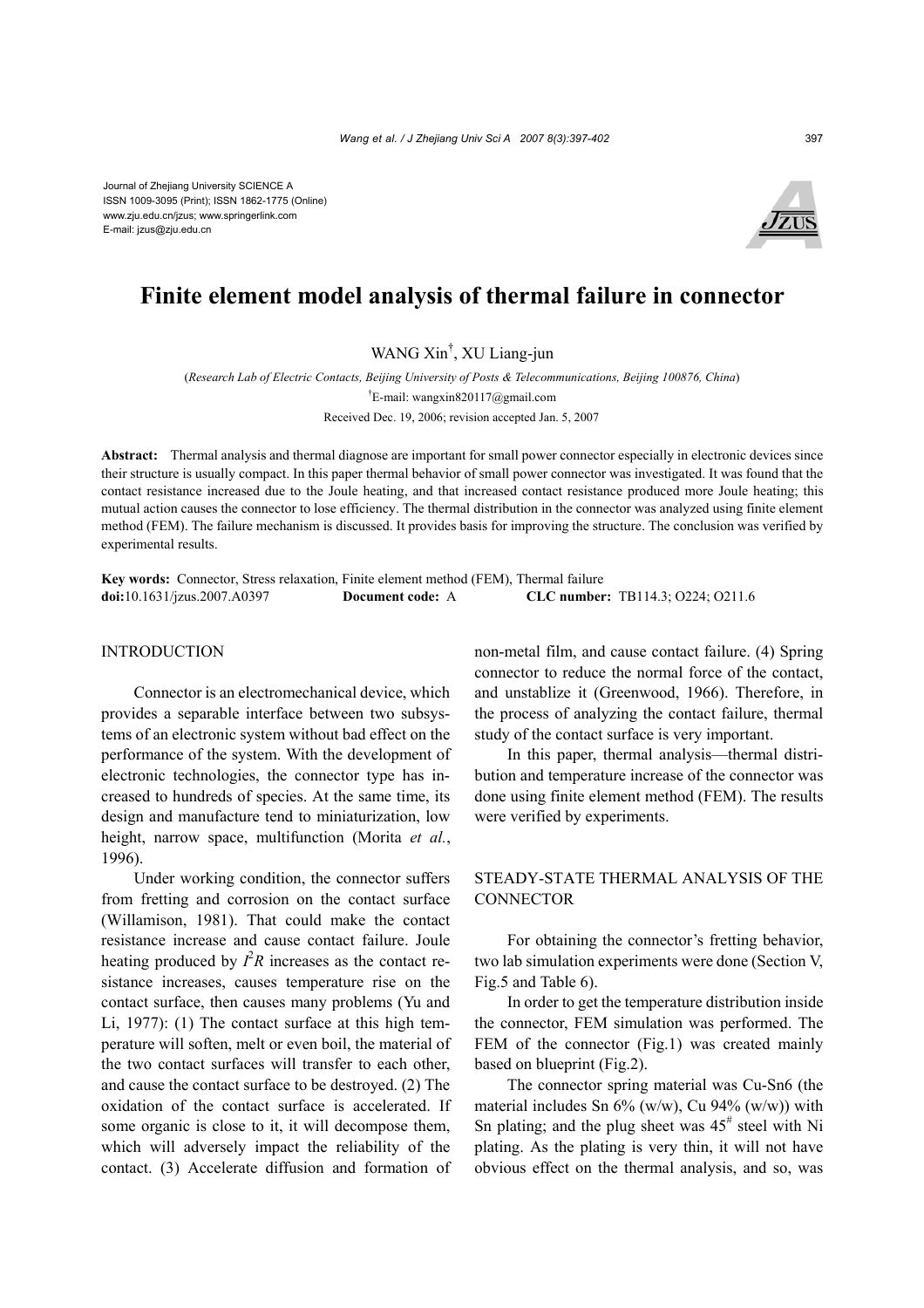

**Fig.1 CAD model of the connector without housing (a) and with housing (b)**



**Fig.2 CAD data on the connector**

ignored in (Schedin *et al*., 1996). In the normal working condition, the insertion force of the connector was  $\leq 40$  N, the withdrawal force was  $\geq 15$  N, normal contact resistance was  $\leq$ 5 mΩ, rated current was 6 A, rated voltage was 250 V (AC).

The parameters of the material properties in this analysis are listed in Table 1.

For the FEM analysis, we have to define the material properties. The parameters of the material properties in this analysis are listed in Table 1.

**Table 1 The parameters of the connector** 

| Material                | Thermal conduc-<br>tivity $\left[W/(m\cdot K)\right]$ | Specific heat<br>[J/(kg·K)] | Density<br>$(kg/m^3)$ |
|-------------------------|-------------------------------------------------------|-----------------------------|-----------------------|
| $Cu-Sn6$                | 76                                                    | 377                         | 8800                  |
| $45^{\texttt{#}}$ steel | 45                                                    | 460                         | 7850                  |

The first loading condition applied to the model is the heat inside the connector, which is Joule's heat produced by the contact resistance. In the working condition, the connector contact area has fretting, which increases the contact resistance. The Joule heat produced by  $I^2 R$  will increase at the same time, raise the contact surface temperature, so the heat source comes from the contact surface.

The meshed FEM is shown in Fig.3. For temperature analysis, thermo dynamical boundary conditions are applied as heat production, and temperature. In order to optimize the temperature analysis, at some critical points, the mesh is refined.



**Fig.3 Meshed CAD model of the connector without housing (a) and with housing (b)**

Set heat source as heat fluxes (*HF*) defined as the heat flow rate per area  $(W/m^2)$ . It is described by the following equation:

$$
HF = power/area = I^2R/S.
$$
 (1)

In this equation, the nominal connector contact area is  $S=0.25\times10^{-6}$  m<sup>2</sup>; Joule heat and *HF* are listed in Table 2.

| Table 2 The HF of the experiment |
|----------------------------------|
|----------------------------------|

| Experiment No. | Joule heat $(W)$ | Heat flux $(W/m2)$   |
|----------------|------------------|----------------------|
|                | 64               | $25.6 \times 10^6$   |
|                | 144              | $57.6 \times 10^{6}$ |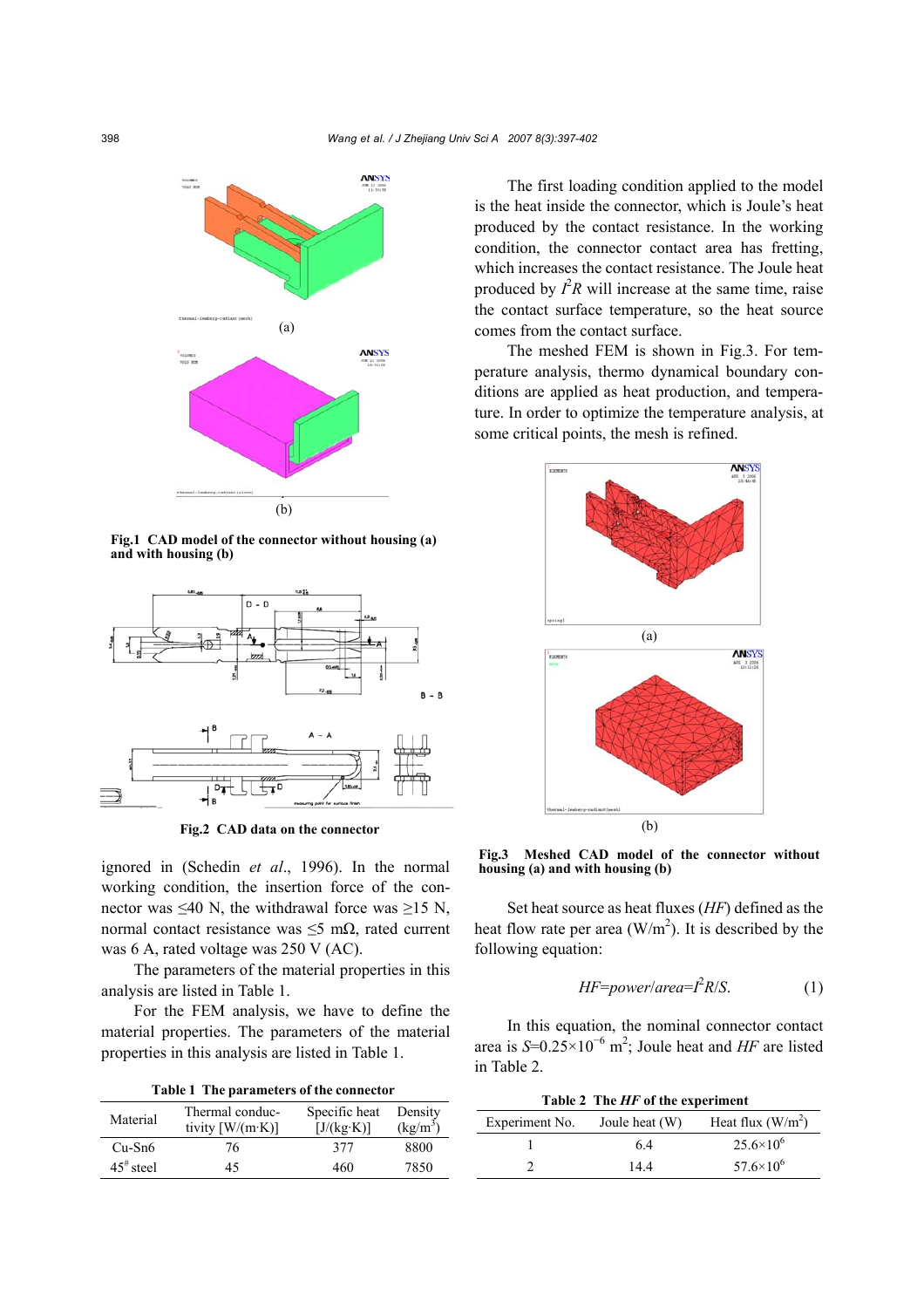As we know, there are three possibilities of heat transmitting from the contact area: conduction, convection and radiation. For stationary cases, heat conduction is described by the following differential equation:

$$
\lambda A \nabla^2 T = q,\tag{2}
$$

where  $\lambda$  is thermal conduction coefficient;  $\Lambda$  is cross sectional area; *T* is temperature; *q* is heat production rate.

In the FEM-software, this equation is changed into a system of equations in matrix notation:

$$
[K]\{T\}=\{q\},\tag{3}
$$

where  $[K]$  is matrix of heat conduction;  $\{T\}$  is vector of temperatures;  $\{q\}$  is vector of heat flow.

By solving these equations with FEM, the temperature distribution in the connector, due to heat conduction is obtained. The parameters of conductivity coefficients are listed in Table 1.

Convection, i.e. the heat transport between the model and its environment is calculated by:

$$
\alpha A(T_{\rm F} - T_{\rm W}) = q, \qquad (4)
$$

where  $\alpha$  is heat convection coefficient;  $\Lambda$  is cross sectional area;  $T_F/T_W$  is temperature of the fluid/wall; *q* is heat flow.

Here the convection parameter used large space convection model (Li *et al.*, 1998). Large space means that there is no other interference in the convection around the structure. The convection factors are listed in Table A1 in Appendix A. According to the connector structure, the convection coefficient of the socket is calculated with Type I convection, the plug sheet convection coefficient is calculated with Type II convection.

Radiation is given by Stefan-Boltzmann's law:

$$
A_i F_{ij} \varepsilon_i \sigma (T_i^4 - T_j^4) = q \t{,} \t(5)
$$

where  $A_i$  is area of emitter *i*;  $F_{ij}$  is form factor between area *i*, *j*;  $\varepsilon_i$  is degree of emission of area *i*;  $\sigma$  is Stefan-Boltzmann constant;  $T_i/T_j$  is temperature of emitter area *i*/receiver *j* in Kelvin; *q* is heat flow.

In the analysis, radiation obviously exists be-

tween the socket and the plug sheet, therefore radiance is considered. The radiation parameters are listed in Table 3.

| Table 3 The HF of the experiment |          |  |  |  |
|----------------------------------|----------|--|--|--|
| Material                         | Radiance |  |  |  |
| Socket $(45^{\#}$ steel)         | 0.11     |  |  |  |
| Plug sheet $(Cu-Sn6)$            | 0.18     |  |  |  |
| Housing (PA66)                   | 0.90     |  |  |  |

#### RESULT ANALYSIS

The analysis results are shown in Fig.4.

The result FEM analysis of Experiment 2 showed that the contact surface temperature is very high (330~380 °C), this value has gone far beyond the limitation of the spring material's acceptable temperature (150~175 °C) (Oberg and Olssen, 1996). When the connector works at this or higher temperature for a long time, stress relaxation will occur in the spring material (Robert, 1988). Because the normal contact force of the connector depends on the initial deformation of the spring, the contact force will reduce due to stress relaxation, and cause contact failure. The analysis results of Experiments 1 and 2 are listed in Table 4.

**Table 4 The analysis results of the experiment** 

| Experiment<br>No. | Temperature distri-<br>bution range $(^{\circ}C)$ | Contact surface<br>temperature $(^{\circ}C)$ |
|-------------------|---------------------------------------------------|----------------------------------------------|
|                   | $20.0 \sim 162.7$                                 | $120 - 140$                                  |
|                   | $20.0 - 477.3$                                    | $330 - 380$                                  |

Table 4 shows that although the saturated contact resistance in Experiment 1 (300 m $\Omega$ ) is far beyond the saturated contact resistance in Experiment 2 (100 mΩ), the temperature of the contact surface is not very high as the Joule heat of Experiment 1 is smaller than that of Experiment 2 (Table 5), which does not exceed the limited application temperature, so the contact can remain in good contact state also. While on the contrary, when the connector works at high current (as Experiment 2), the rise of the contact resistance makes the contact surface temperature very high, that will lead to contact failure and adversely impact the reliability of the contact. Therefore, in this case control of the contact temperature is very important to the connector.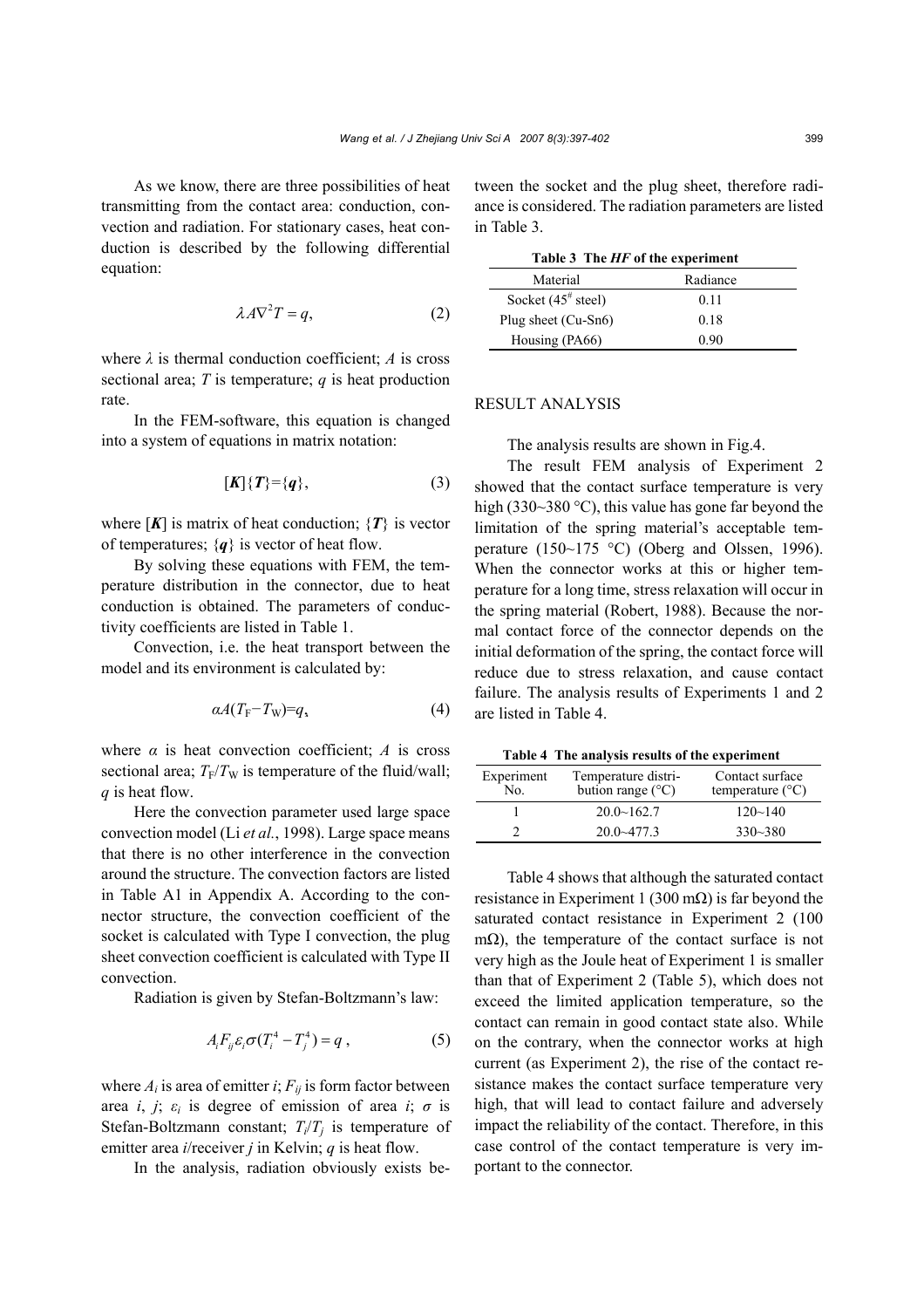

**Fig.4 Temperature distribution of the plug sheet (a), the socket (b) and the housing (c)**

#### HEAT BALANCE EQUATION

(1) The heat power produced from contacts (Li *et al.*, 1997): *HG*=*I* 2 *R*.

(2) The diffused heat by metal conduction: *HD*= *K*(*T*<sub>m</sub>−*T*<sub>0</sub>)=12π*λa*(*T*<sub>m</sub>−*T*<sub>0</sub>), where *K*, thermal conductivity; *λ*, thermal conductivity coefficient; *a*, radius of a-spot, supposing the contact zone is a circle spot.

(3) The contact resistance:  $R_c=(\rho_1+\rho_2)/(4a)$ .

(4) If *HG*=*HD*, the balanced contact resistance is:

$$
R_{\rm c} = \sqrt{\frac{12\pi\lambda(\rho_1 + \rho_2)(T_{\rm m} - T_0)}{4I^2}}.\tag{6}
$$

The material parameters in this experiment are:

 $λ$ <sub>Cu-Sn6</sub>=75 W/(m·K),  $λ$ <sub>Fe</sub>=45 W/(m·K),  $ρ$ <sub>Cu</sub>=16.7×10<sup>-9</sup>  $\Omega$ ·m,  $\rho_{\text{Sn}}$ =114.9×10<sup>-9</sup>  $\Omega$ ·m,  $\rho_{\text{Ni}}$ =68.5×10<sup>-9</sup>  $\Omega$ ·m,  $\rho_{\text{Fe}}$ =97.1×10<sup>-9</sup>Ω·m.

By Eq.(6), FEM results and calculation results of the rising temperature on the contact surface are listed in Table 5.

| Table 5 Calculation results and FEM results $(°C)$ |  |  |  |  |  |  |
|----------------------------------------------------|--|--|--|--|--|--|
|----------------------------------------------------|--|--|--|--|--|--|

| Experiment<br>No. | Calcula-<br>tion results | <b>FEM</b><br>results | Differ-<br>ence | Devia-<br>tion |
|-------------------|--------------------------|-----------------------|-----------------|----------------|
|                   | 104.40                   | 117.33                | 12.93           | 11.6           |
|                   | 310.26                   | 332.35                | 22.09           | 69             |

We can see that calculation results are always lower than FEM results, mainly because the heat balance equation does not take radiation and convection into account. However, the deviation of calculation results and FEM results is low  $(10\%)$ , so we can say the FEM result is acceptable.

## ANALYSIS OF THE EXPERIMENT

In the fretting lab simulation experiment, the connection resistance (four paralleled contacts) was monitored (Fig.5). The amplitude of micro-motion is 200 µm, frequency is 2 Hz, and current load is set 2 and 6 A respectively, the open circuit voltage is10~20 V. These experiment conditions show the influence of fretting on connection resistance. The average connection resistance when it tended to be saturated and time to reach this value are listed in Table 6.

Temperature was tested to verify the calculation results of FEM (Fig.6). Temperature sensor was Pt100 in temperature measurement.

Pt100 is connected to HP multi-meter to get the temperature data. Meantime, the resistance data can also be obtained from computer.

The testing results and FEM results are listed in Table 7 showing that FEM analysis results are consistent with testing data.

#### ANALYSIS AND DISCUSSION

Fig.7 shows the experimental result of the relationship between Joule heat and current load. It can be seen that when current load increases, contact resistance reduces due to softening of contact material. So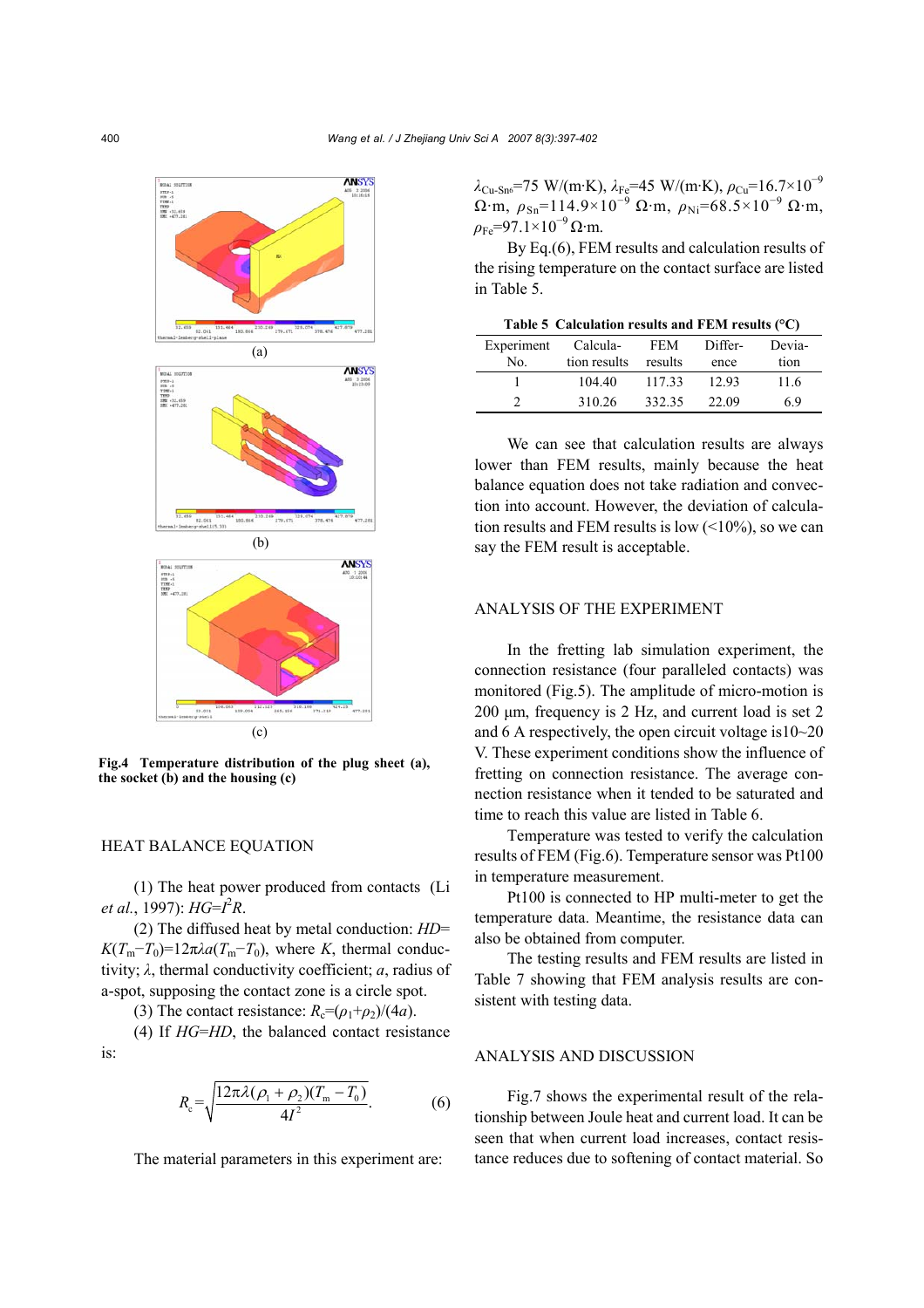Joule heat is combination result of increased current and decreased contact resistance.

For most contact material, when temperature increases above 150~175°C, its stress relaxation will be accelerated. Therefore, the temperature increase of the contact surface plays a very important role in the contact reliability. Especially for high current load through the contact, the thermal energy dissipation of the inside of the connector should be carefully designed in such a way that the air convection of the inside of the connector is improved, good contact environment is maintained to avoid contact surface corrosion.

The above analysis also shows that the FEM analysis can accurately simulate the actual temperature distribution of the connectors, and could be a good CAE tool for the connector.





**Fig.5 The experimental equipment**

(b)





(b)





(d)

**Fig.6 Temperature was tested to verify the calculation results of FEM. (a) The slot on the housing; (b) Measurement position of the connector; (c) Installs the Pt100; (d) Fix the Pt100**

|  | Table 6 Experimental conditions and results |  |  |  |
|--|---------------------------------------------|--|--|--|
|--|---------------------------------------------|--|--|--|

| Experiment No. Materials |             | Current Open voltage Frequency |     | Amplitude Total testing time |
|--------------------------|-------------|--------------------------------|-----|------------------------------|
|                          | Sn/Cu-Ni/Fe |                                | 200 |                              |
|                          | Sn/Cu-Ni/Fe | $\mathbf{10}$                  | 200 |                              |

| Table 7 FEM results and experimental results |                                                                                                           |       |      |                         |  |  |
|----------------------------------------------|-----------------------------------------------------------------------------------------------------------|-------|------|-------------------------|--|--|
|                                              | Experiment No. Calculation results $({}^{\circ}C)$ FEM results $({}^{\circ}C)$ Difference $({}^{\circ}C)$ |       |      | Deviation $(^{\circ}C)$ |  |  |
|                                              | 4945                                                                                                      | 45.69 | 3.76 | 79                      |  |  |
|                                              | 87.99                                                                                                     | 87.70 | 0.29 |                         |  |  |